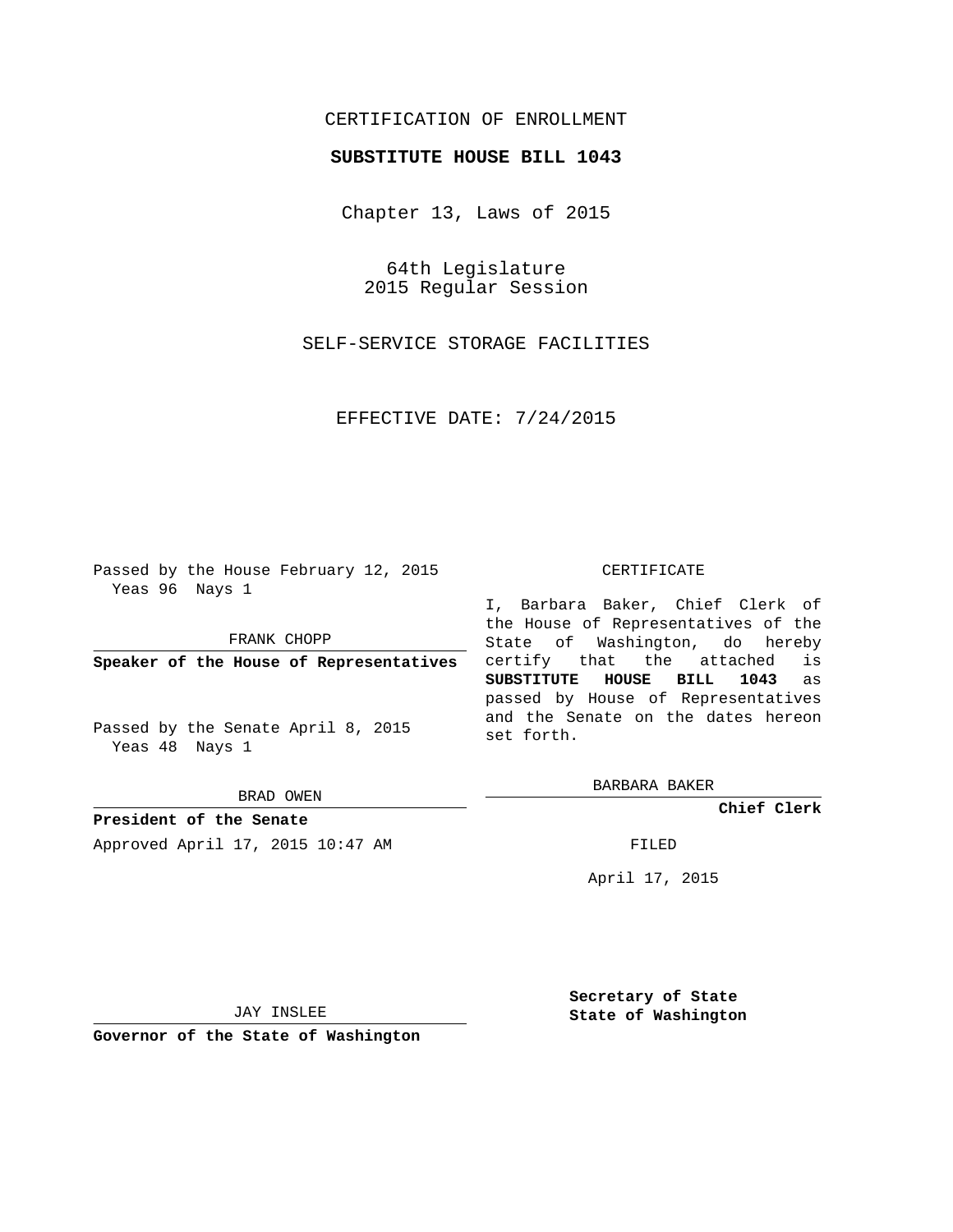## **SUBSTITUTE HOUSE BILL 1043**

Passed Legislature - 2015 Regular Session

**State of Washington 64th Legislature 2015 Regular Session**

**By** House Business & Financial Services (originally sponsored by Representatives Ryu and Parker)

READ FIRST TIME 01/23/15.

1 AN ACT Relating to self-service storage facilities; amending RCW 2 19.150.010, 19.150.040, and 19.150.060; and adding new sections to 3 chapter 19.150 RCW.

4 BE IT ENACTED BY THE LEGISLATURE OF THE STATE OF WASHINGTON:

5 **Sec. 1.** RCW 19.150.010 and 2008 c 61 s 1 are each amended to read as follows:6

7 The definitions in this section apply throughout this chapter 8 unless the context clearly requires otherwise.

 (1) "Self-service storage facility" means any real property designed and used for the purpose of renting or leasing individual storage space to occupants who are to have access to the space for the purpose of storing and removing personal property on a self- service basis, but does not include a garage or other storage area in a private residence. No occupant may use a self-service storage 15 facility for residential purposes.

 (2) "Owner" means the owner, operator, lessor, or sublessor of a self-service storage facility, his or her agent, or any other person authorized by him or her to manage the facility, or to receive rent 19 from an occupant under a rental agreement.

20 (3) "Occupant" means a person, or his or her sublessee, 21 successor, or assign, who is entitled to the use of the storage space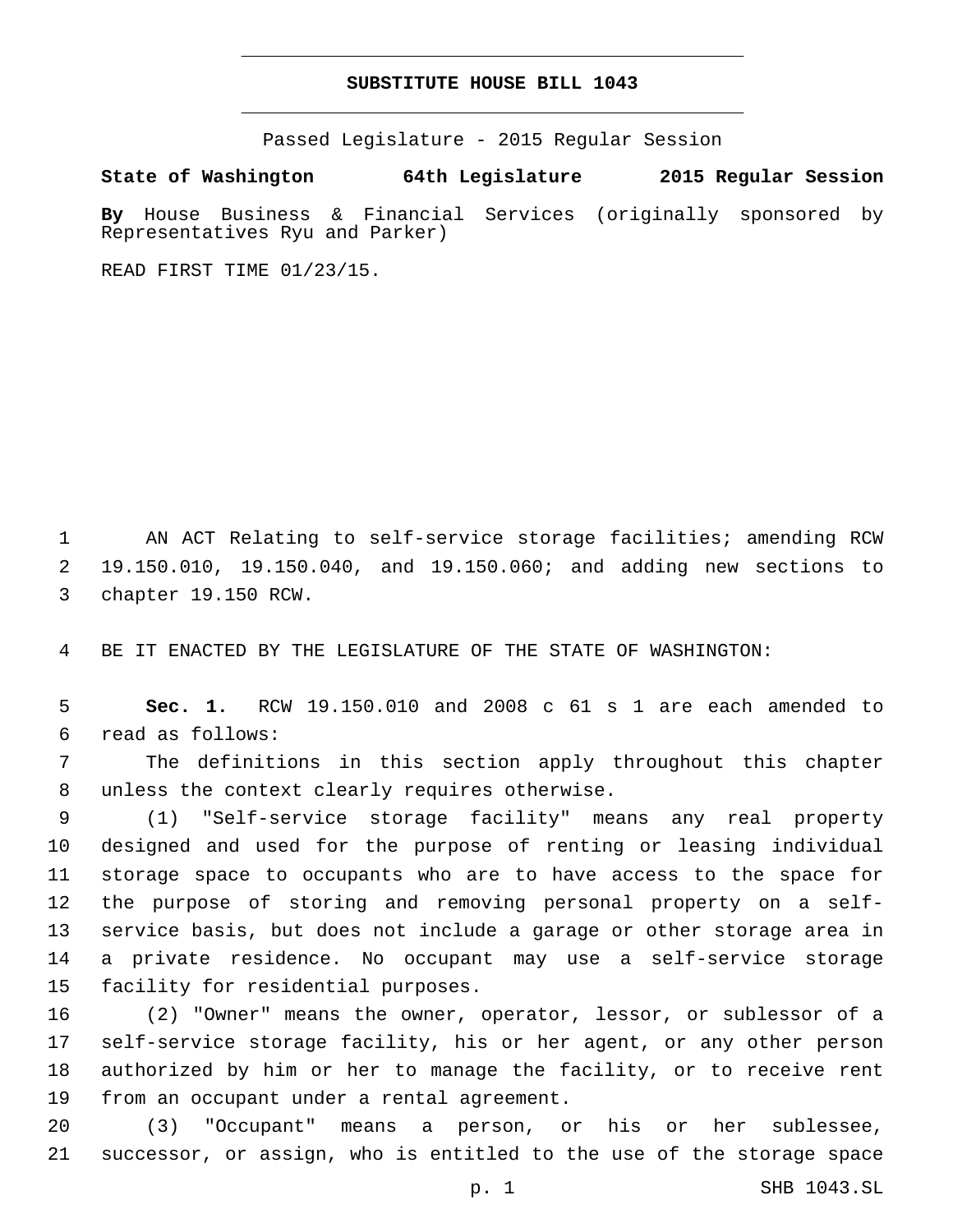at a self-service storage facility under a rental agreement, to the 2 exclusion of others.

 (4) "Rental agreement" means any written agreement or lease which establishes or modifies the terms, conditions, rules or any other provision concerning the use and occupancy of a self-service storage 6 facility.

 (5) "Personal property" means movable property not affixed to land, and includes, but is not limited to, goods, merchandise, 9 furniture, and household items.

 (6) "Last known address" means that address provided by the occupant in the latest rental agreement, or the address provided by the occupant in a subsequent written notice of a change of address.

 (7) "Reasonable manner" means to dispose of personal property by donation to a not-for-profit charitable organization, removal of the personal property from the self-service storage facility by a trash hauler or recycler, or any other method that in the discretion of the 17 owner is reasonable under the circumstances.

 (8) "Commercially reasonable manner" means a public sale of the personal property in the self-storage space. The personal property may be sold in the owner's discretion on or off the self-service storage facility site as a single lot or in parcels. If five or more bidders are in attendance at a public sale of the personal property, the proceeds received are deemed to be commercially reasonable.

 (9) "Costs of the sale" means reasonable costs directly incurred by the delivering or sending of notices, advertising, accessing, inventorying, auctioning, conducting a public sale, removing, and disposing of property stored in a self-service storage facility.

 (10) "Late fee" means a fee or charge assessed by an owner of a self-service storage facility as an estimate of any loss incurred by an owner for an occupant's failure to pay rent when due. A late fee is not a penalty, interest on a debt, nor is a late fee a reasonable expense that the owner may incur in the course of collecting unpaid rent in enforcing the owner's lien rights pursuant to RCW 19.150.020 or enforcing any other remedy provided by statute or contract.

 (11) "Verified mail" means any method of mailing that is offered by the United States postal service that provides evidence of mailing.

 **Sec. 2.** RCW 19.150.040 and 2007 c 113 s 2 are each amended to read as follows:39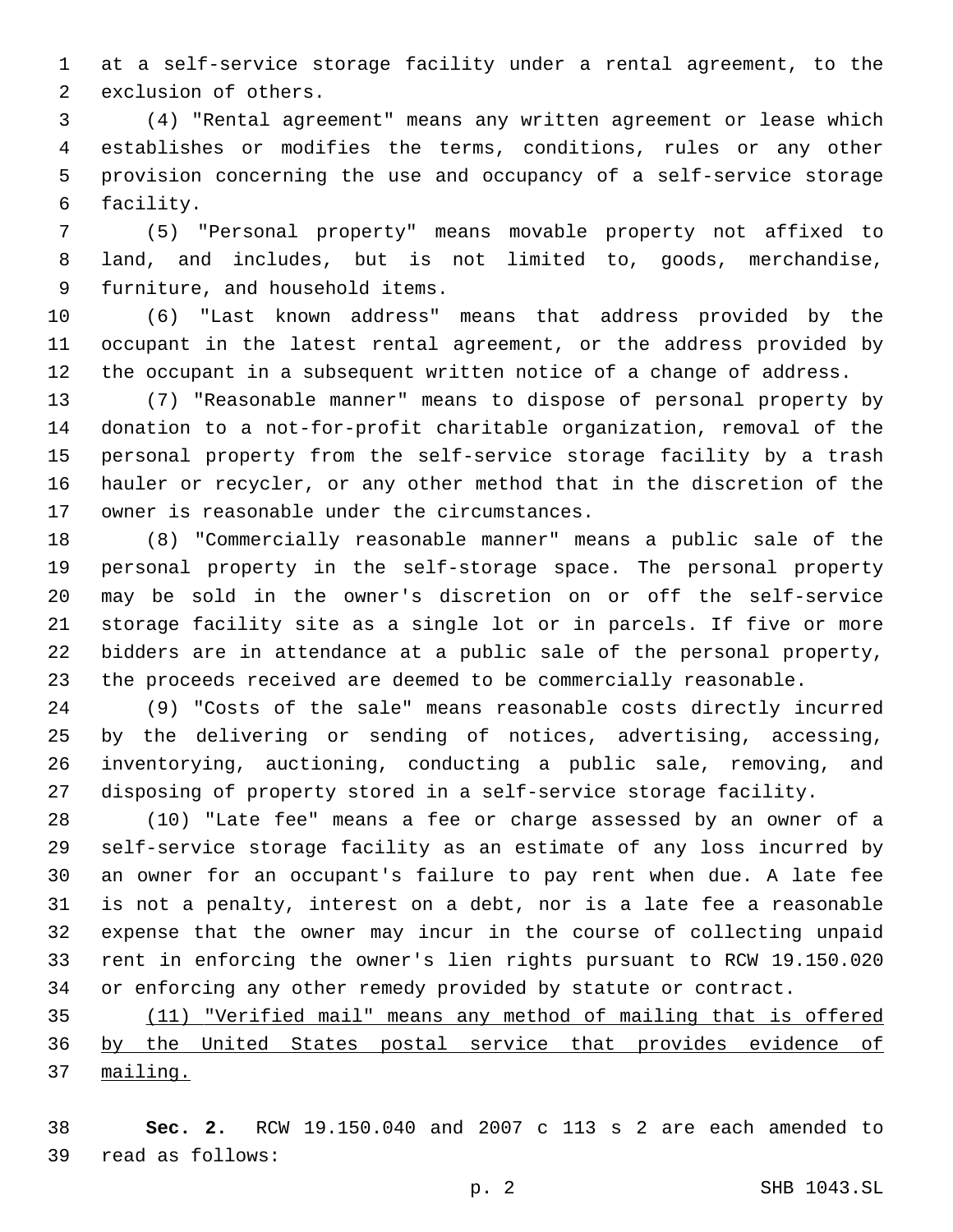(1) When any part of the rent or other charges due from an occupant remains unpaid for fourteen consecutive days, an owner may terminate the right of the occupant to the use of the storage space at a self-service storage facility by sending a preliminary lien notice to the occupant's last known address, and to the alternative address specified in RCW 19.150.120(2), by first-class mail, postage prepaid, or electronic mail address, containing all of the following:

8  $((+1))$  (a) An itemized statement of the owner's claim showing the sums due at the time of the notice and the date when the sums 10 become due.

11  $((+2+))$  (b) A statement that the occupant's right to use the storage space will terminate on a specified date (not less than 13 fourteen days after ((the mailing of)) the notice is sent) unless all sums due and to become due by that date are paid by the occupant 15 prior to the specified date.

16 ( $(\frac{4}{3})$ ) (c) A notice that the occupant may be denied or continue to be denied, as the case may be, access to the storage space after the termination date if the sums are not paid, and that an owner's lien, as provided for in RCW 19.150.020 may be imposed thereafter.

 $((+4))$   $(d)$  The name, street address, and telephone number of the owner, or his or her designated agent, whom the occupant may contact 22 to respond to the notice.

 (2) The owner may not send by electronic mail the notice required under this section to the occupant's last known address or alternative address unless:

(a) The occupant expressly agrees to notice by electronic mail;

 (b) The rental agreement executed by the occupant specifies in 28 bold type that notices will be given to the occupant by electronic mail;

 (c) The owner provides the occupant with the electronic mail address from which notices will be sent and directs the occupant to modify his or her email settings to allow electronic mail from that 33 address to avoid any filtration systems; and

 (d) The owner notifies the occupant of any change in the electronic mail address from which notices will be sent prior to the address change.

 **Sec. 3.** RCW 19.150.060 and 2007 c 113 s 3 are each amended to read as follows:38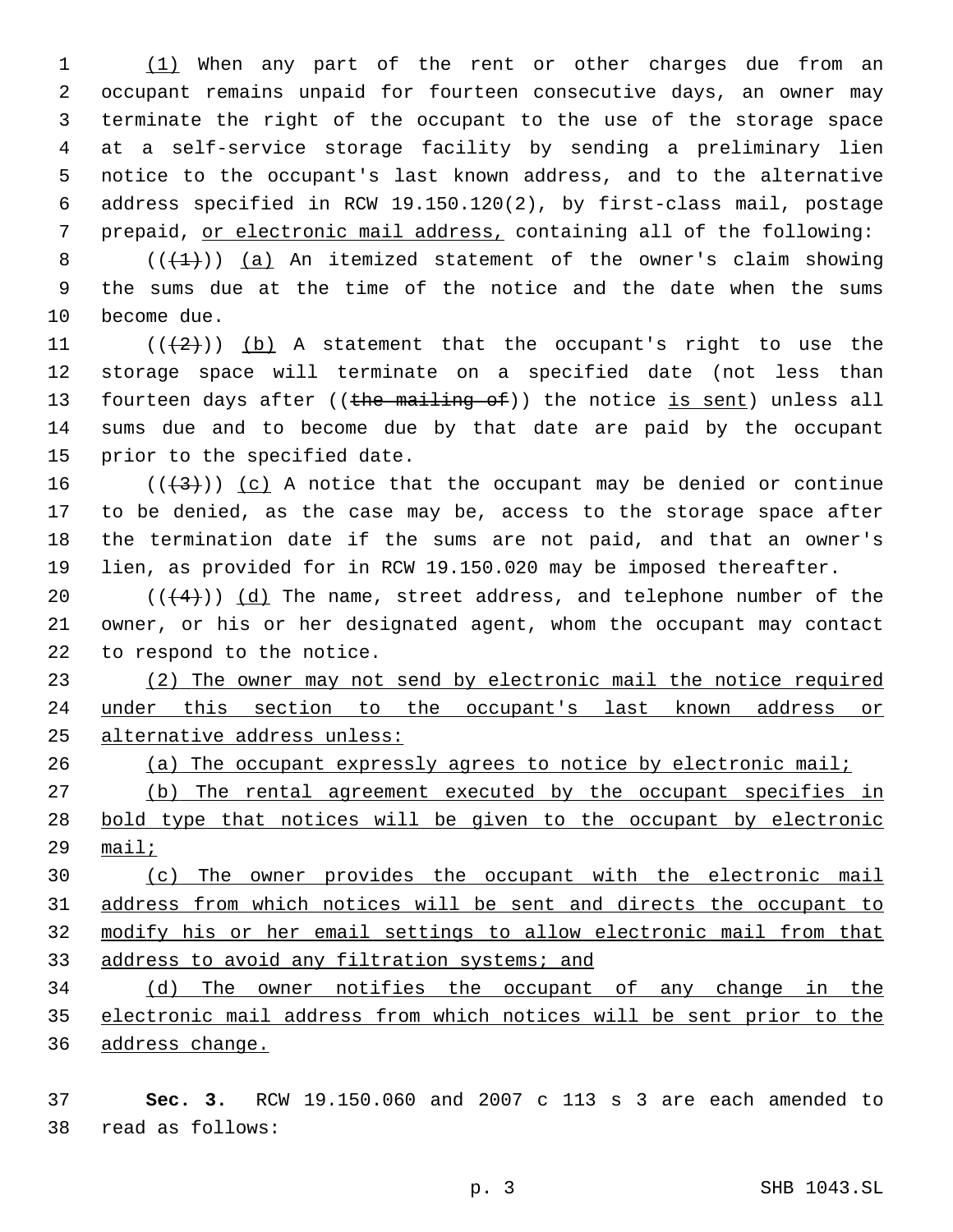(1) If a notice has been sent, as required by RCW 19.150.040, and the total sum due has not been paid as of the date specified in the preliminary lien notice, the lien proposed by this notice attaches as of that date and the owner may deny an occupant access to the space, enter the space, inventory the goods therein, and remove any property 6 found therein to a place of safe keeping. The owner ((shall then serve by personal service or send to the occupant, addressed to the occupant's last known address and to the alternative address 9 specified in RCW  $19.150.120(2)$  by certified mail, postage prepaid,)) must provide the occupant a notice of final lien sale or final notice 11 of disposition ((which shall)) by personal service, verified mail, or electronic mail to the occupant's last known address and alternative 13 address or electronic mail address. If the owner sends notice 14 required under this section to the occupant's last known electronic mail address and does not receive a reply or receipt of delivery, the owner must send a second notice to the occupant's last known postal 17 address by verified mail. The notice required under this section must 18 state all of the following:

19  $((+1))$   $(a)$  That the occupant's right to use the storage space has terminated and that the occupant no longer has access to the 21 stored property.

22  $((+2))$  (b) That the stored property is subject to a lien, and the amount of the lien accrued and to accrue prior to the date 24 required to be specified in  $((subsection - (3)))$   $(c)$  of this 25 ((section)) subsection.

 $((+3+))$  (c) That all the property, other than personal papers and personal photographs, may be sold to satisfy the lien after a 28 specified date which is not less than fourteen days from the last 29 date of ((mailing)) sending of the final lien sale notice, or a minimum of forty-two days after the date when any part of the rent or other charges due from the occupants remain unpaid, whichever is later, unless the amount of the lien is paid. The owner is not required to sell the personal property within a maximum number of days of when the rent or other charges first became due. If the total value of property in the storage space is less than three hundred dollars, the owner may, instead of sale, dispose of the property in any reasonable manner, subject to the restrictions of RCW 19.150.080(4). After the sale or other disposition pursuant to this section has been completed, the owner shall provide an accounting of the disposition of the proceeds of the sale or other disposition to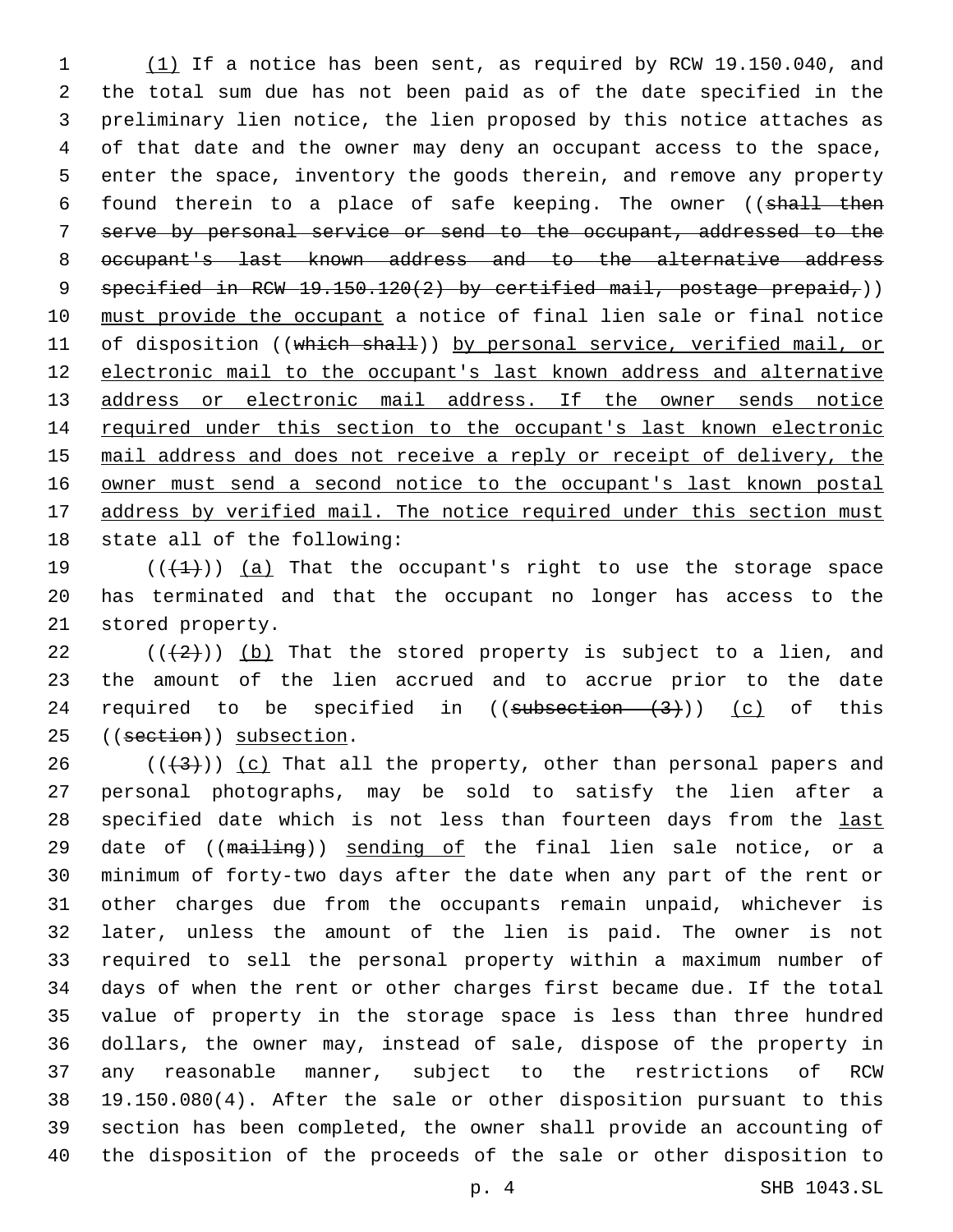the occupant at the occupant's last known address and at the 2 alternative address.

 ( $(4+)$ ) (d) That any stored motor vehicles or boats may be towed 4 or removed from the self-service storage facility in lieu of sale 5 pursuant to section 4 of this act.

 (e) That any excess proceeds of the sale or other disposition under RCW 19.150.080(2) over the lien amount and reasonable costs of sale will be retained by the owner and may be reclaimed by the occupant, or claimed by another person, at any time for a period of six months from the sale and that thereafter the proceeds will be turned over to the state as abandoned property as provided in RCW 12 63.29.165.

 $((+5+))$   $(f)$  That any personal papers and personal photographs will be retained by the owner and may be reclaimed by the occupant at any time for a period of six months from the sale or other disposition of property and that thereafter the owner may dispose of the personal papers and photographs in a reasonable manner, subject 18 to the restrictions of RCW 19.150.080(3).

19  $((+6+))$  (g) That the occupant has no right to repurchase any 20 property sold at the lien sale.

 (2) The owner may not send by electronic mail the notice required under this section to the occupant's last known address or alternative address unless:

(a) The occupant expressly agrees to notice by electronic mail;

 (b) The rental agreement executed by the occupant specifies in bold type that notices will be given to the occupant by electronic mail;

 (c) The owner provides the occupant with the electronic mail address from which notices will be sent and directs the occupant to modify his or her email settings to allow electronic mail from that 31 address to avoid any filtration systems; and

 (d) The owner notifies the occupant of any change in the electronic mail address from which notices will be sent prior to the address change.

 NEW SECTION. **Sec. 4.** A new section is added to chapter 19.150 36 RCW to read as follows:

 (1) If an occupant is in default for sixty or more days and the personal property stored in the leased space is a motor vehicle or boat, the owner may have the personal property towed or removed from